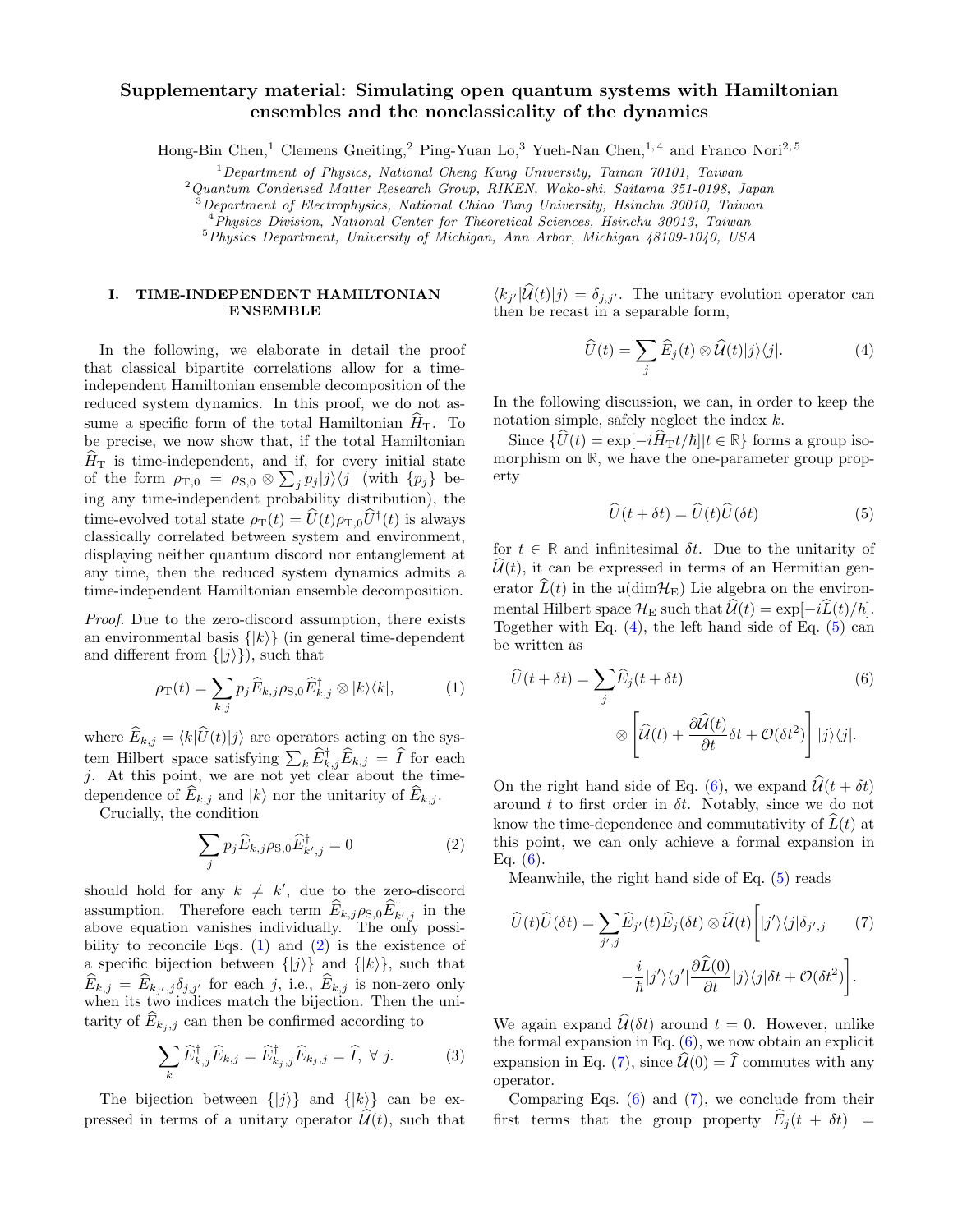$\widehat{E}_j(t)\widehat{E}_j(\delta t)$  holds and, combined with the unitarity inferred in Eq. [\(3\)](#page-0-6), that time-independent Hermitian operators  $\widehat{H}_j$  exist, such that  $\widehat{E}_j(t) = \exp[-i\widehat{H}_j t/\hbar]$ , as well.<br>To reconcile the second terms of Eqs. [\(6\)](#page-0-4) and [\(7\)](#page-0-5),

 $\partial L(0)/\partial t$  should be diagonalized in the basis  $\{|j\rangle\}$ , such that  $\partial L(0)/\partial t = \sum_j (\partial \theta_j(0)/\partial t)|j\rangle\langle j|$ , with real parameters  $\theta_i(t)$ . Moreover,  $\mathcal{U}(t)$  should satisfy

$$
\frac{\partial \widehat{\mathcal{U}}(t)}{\partial t} = \widehat{\mathcal{U}}(t) \left[ -\frac{i}{\hbar} \frac{\partial \widehat{L}(0)}{\partial t} \right]. \tag{8}
$$

To guarantee its validity,  $\partial \widehat{L}(0)/\partial t$  should commute with  $\widehat{L}(t)$ , since the latter is the generator of  $\widehat{\mathcal{U}}(t)$ . Consequently, the time-dependence of each  $\theta_i(t)$  can be of first order, such that  $\widehat{\mathcal{U}}(t) = \sum_j \exp[-i(\theta_j t/\hbar)]|j\rangle\langle j|$ , with real constants  $\theta_j$ .

Consequently, the total state in Eq.  $(1)$  can be rewritten as

$$
\rho_{\rm T}(t) = \sum_j p_j \hat{U}_j \rho_{\rm S,0} \hat{U}_j^{\dagger} \otimes |j\rangle\langle j|,\tag{9}
$$

with  $\hat{U}_j = \exp[-i\hat{H}_j t/\hbar]$ , which corresponds to a timeindependent Hamiltonian ensemble  $\{(p_j, \hat{H}_j)\}\$  when tracing over the environment.

Finally, let us remark that, while we restrict ourselves to a time-independent total Hamiltonian, some of our conclusions can be easily generalized to the timedependent case. This is because Eqs.  $(1-4)$  $(1-4)$  are consequences of the zero-discord assumption alone, regardless of the time-dependence of the total Hamiltonian. Therefore, we can also achieve the ensemble form with timevarying member Hamiltonians for a time-dependent total Hamiltonian. However, as discussed in the main article, in the case of autonomous system-environment arrangements, i.e., in the absence of external control, such generalization appears unjustified.

Additionally, we note that, for the case of timeindependent total Hamiltonians, the separable form [\(4\)](#page-0-2) not only guarantees a persistently classically correlated total state, but also keeps the environmental basis intact without rotation, up to a phase angle  $\theta_i t$ .

#### II. POSITIVE DEFINITENESS

Here, we present the proof of the positive definiteness of the dephasing factor  $\phi(t) = \exp[i\omega_0 t - \Phi(t)]$ . For completeness, we recall the definition of positive definiteness.

Positive definiteness: A function f defined on **R** is called positive definite if it satisfies

<span id="page-1-0"></span>
$$
\sum_{j,k} f(t_j - t_k) z_j z_k^* \ge 0 \tag{10}
$$

for any finite number of pairs  $\{(t_j, z_j) | t_j \in \mathbb{R}, z_j \in \mathbb{C}\}.$ 

We now show that, if  $\phi(t) = \exp[i\omega_0 t - \Phi(t)]$  defines a CPTP pure dephasing dynamics, and if  $\Phi(t)$  is even and  $\phi(-t) = \phi(t)^*$ , then  $\phi(t)$  defined on **R** is positive definite.

Note that  $\phi(t)$  describing a CPTP pure dephasing dynamics implies that  $\phi(0) = 1$ ,  $\Phi(0) = 0$ , and  $|\phi(t)| \leq \phi(0)$ for any  $t > 0$ . This means that the coherence of the system can never exceed its initial value. These properties will be frequently used in the following proof.

Proof. To simplify the problem, we first observe that the positive definiteness of  $\phi(t)$  is equivalent to that of  $\exp[-\Phi(t)]$ , since

<span id="page-1-2"></span>
$$
\sum_{j,k} \phi(t_j - t_k) z_j z_k^* =
$$
  

$$
\sum_{j,k} \exp\left[-\Phi(t_j - t_k)\right] \left(e^{i\omega_0 t_j} z_j\right) \left(e^{i\omega_0 t_k} z_k\right)^*.
$$
 (11)

Correspondingly, we can assume that  $\omega_0 = 0$  without loss of generality.

Since Eq. [\(10\)](#page-1-0) must be valid for any number of pairs, we give the proof in an inductive manner.

In the case of only one pair  $(t_1, z_1)$ , Eq. [\(10\)](#page-1-0) is trivially satisfied. We therefore start with the case of two pairs. As stated in the main article, Eq.  $(10)$  is equivalent to the positive semidefiniteness of the Hermitian matrix:

$$
\mathcal{M}^{(2)} = \begin{bmatrix} 1 & \exp[-\Phi(t_2 - t_1)] \\ \exp[-\Phi(t_1 - t_2)] & 1 \end{bmatrix}.
$$
 (12)

It is automatically satisfied according to the CPTP dynamics defined by  $\phi(t)$ .



<span id="page-1-1"></span>FIG. 1. A geometric visualization of Eq. [\(14\)](#page-2-0). a and b can be considered as two sides of a triangle with angle  $\theta$  and circumcircle (dashed circle) of diameter  $2r$  less than 1. They are all enclosed in the circle (solid circle) of diameter 1.

We proceed to show the positive semidefiniteness of the Hermitian matrix

$$
\mathcal{M}^{(3)} = \begin{bmatrix} 1 & e^{-\Phi_{2,1}} & e^{-\Phi_{3,1}} \\ e^{-\Phi_{1,2}} & 1 & e^{-\Phi_{3,2}} \\ e^{-\Phi_{1,3}} & e^{-\Phi_{2,3}} & 1 \end{bmatrix},
$$
(13)

for the case of three pairs. In the above matrix, and hereafter, the abbreviation  $\Phi_{j,k} = \Phi(t_j - t_k)$  has been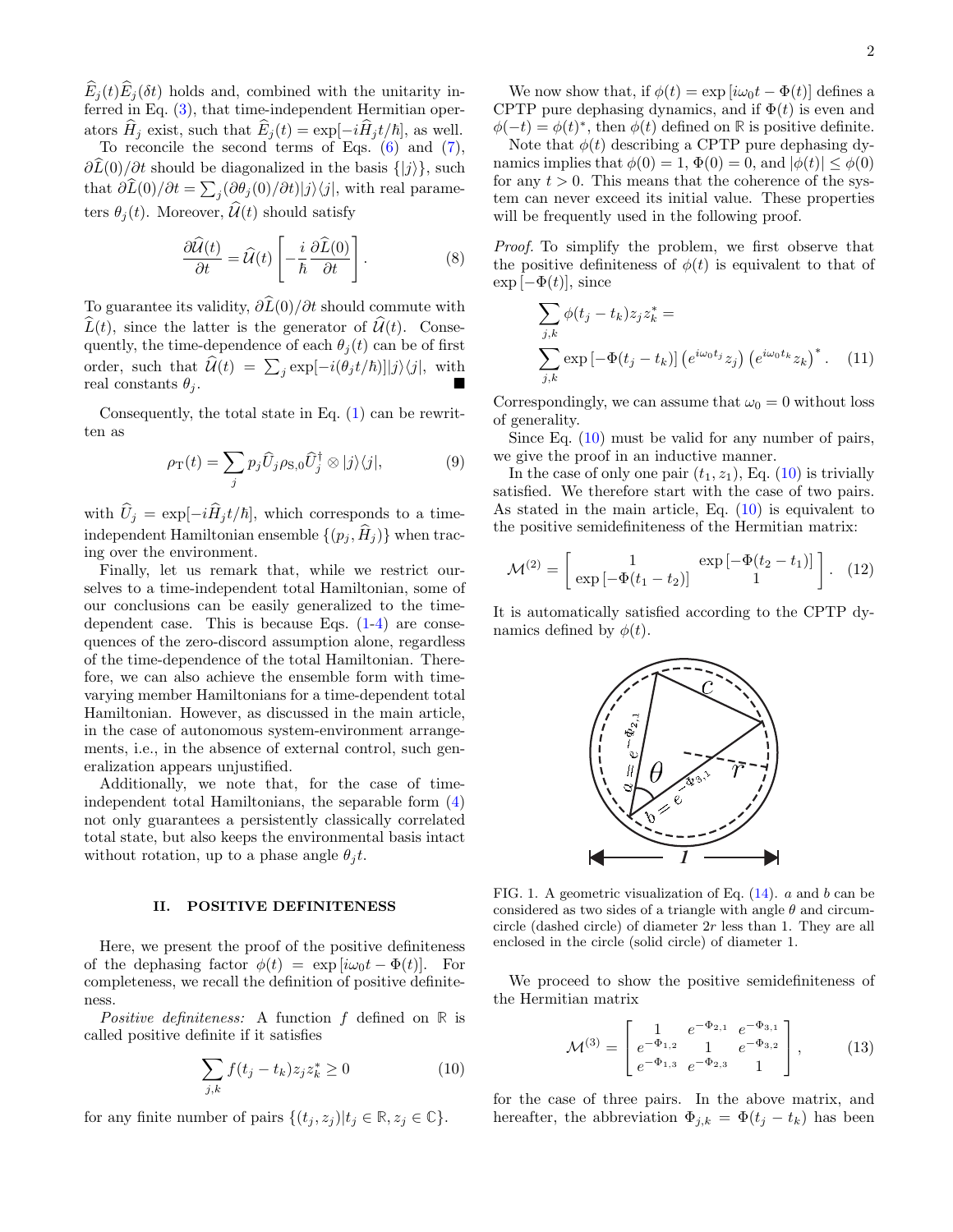

<span id="page-2-2"></span>FIG. 2. (a) If the angles between any two  $z_i$  is less than  $\pi/2$ , the summation of all off-diagonal elements in array [\(15\)](#page-2-1) is positive. (b) To maximize the negative contributions of off-diagonal elements, we must choose appropriate  $z_i$ , such that all the relative arguments strictly exceed  $\pi/2$ . (c) In the case of four pairs, it is impossible to insert the fourth  $z_4$  such that all relative arguments are strictly larger than  $\pi/2$ .

adopted. Since  $\mathcal{M}^{(3)}$  is three-dimensional, it is generically hard to write down an analytic expression for its three eigenvalues  $\lambda_{\mu}$ . Nevertheless, analyzing its characteristic polynomial gives us substantial knowledge on the eigenvalues:

- (i)  $\lambda_1 + \lambda_2 + \lambda_3 = 3 \geq 0$  follows from the invariance of the trace.
- (ii)  $\lambda_1 \lambda_2 + \lambda_2 \lambda_3 + \lambda_3 \lambda_1$  equals to the sum of all principal minors of  $\mathcal{M}^{(3)}$  of order 2 and is consequently nonnegative, since each principal minor is non-negative, following the positive semidefiniteness of  $\mathcal{M}^{(2)}$ .
- (iii)  $\lambda_1 \lambda_2 \lambda_3 = \det (\mathcal{M}^{(3)})$ . The positivity of the product of eigenvalues is verified with the help of a simple geometric visualization shown in Fig. [1.](#page-1-1) Explicitly expanding the determinant leads to

<span id="page-2-0"></span>
$$
\det\left(\mathcal{M}^{(3)}\right) = \left(1 - \cos^2\theta\right) - \left(a^2 + b^2 - 2ab\cos\theta\right)
$$

$$
= \sin^2\theta - c^2,
$$
(14)

with the notation  $\cos \theta = \exp[-\Phi_{3,2}], a =$  $\exp[-\Phi_{2,1}],$  and  $b = \exp[-\Phi_{3,1}].$  This can be interpreted in terms of a triangle with circumcircle (dashed circle) of diameter  $2r$  less than 1. With the help of  $c/\sin\theta = 2r$ , the positivity of Eq. [\(14\)](#page-2-0) and, consequently, of the product of eigenvalues is then inferred.

Combining (i)-(iii), we can conclude that the three eigenvalues are non-negative each and, therefore, that  $\mathcal{M}^{(3)}$  is positive semidefinite.

Before proceeding to the case of four pairs, it is worthwhile to discuss how the minimum of Eq.  $(10)$  is achieved. For the case of three pairs, the LHS of Eq.  $(10)$  is equivalent to the summation over entries in the following array:

<span id="page-2-1"></span>
$$
\begin{array}{ccc}\n|z_1|^2 & e^{-\Phi_{2,1}} z_2 z_1^* & e^{-\Phi_{3,1}} z_3 z_1^* \\
e^{-\Phi_{1,2}} z_1 z_2^* & |z_2|^2 & e^{-\Phi_{3,2}} z_3 z_2^* \\
e^{-\Phi_{1,3}} z_1 z_3^* & e^{-\Phi_{2,3}} z_2 z_3^* & |z_3|^2\n\end{array} \tag{15}
$$

If we first determine the amplitudes  $|z_i|$  and adjust their arguments and  $t_i$ , it is clear that the diagonal elements in the array [\(15\)](#page-2-1) are all positive and, to reduce the resulting summation, the possible negative contributions are given by the off-diagonal elements. If we choose three pairs such that the angles between any two  $z_j$  within them is less than  $\pi/2$ , as show in Fig. [2\(](#page-2-2)a), the summation of all off-diagonal elements is positive. Therefore, we must choose appropriate pairs such that all their relative arguments strictly exceed  $\pi/2$ , as show in Fig. [2\(](#page-2-2)b). To maximize the negative contributions, we assume  $t_1$  =  $t_2 = t_3$  and  $\exp[-\Phi_{j,k}] = 1$ . We therefore draw the conclusion that  $\sum_{j,k} f(t_j - t_k) z_j z_k^* \geq |z_1 + z_2 + z_3|^2$  for the case of maximized relative arguments between three  $z_j$ .

However, in the case of four pairs, it is impossible to insert the fourth  $z_4$  such that all relative arguments are strictly larger than  $\pi/2$ , as shown in Fig. [2\(](#page-2-2)c). According to the above discussion, to deal with the array of four pairs,

<span id="page-2-3"></span>
$$
\begin{array}{ccc}\n|z_1|^2 & e^{-\Phi_{2,1}} z_2 z_1^* & e^{-\Phi_{3,1}} z_3 z_1^* & e^{-\Phi_{4,1}} z_4 z_1^* \\
e^{-\Phi_{1,2}} z_1 z_2^* & |z_2|^2 & e^{-\Phi_{3,2}} z_3 z_2^* & e^{-\Phi_{4,2}} z_4 z_2^* \\
e^{-\Phi_{1,3}} z_1 z_3^* & e^{-\Phi_{2,3}} z_2 z_3^* & |z_3|^2 & e^{-\Phi_{4,3}} z_4 z_3^* \\
e^{-\Phi_{1,4}} z_1 z_4^* & e^{-\Phi_{2,4}} z_2 z_4^* & e^{-\Phi_{3,4}} z_3 z_4^* & |z_4|^2\n\end{array}, (16)
$$

we can at most group three  $z_i$  with all three relative arguments strictly larger than  $\pi/2$  by setting their corresponding  $t_i$  equal. Then the array [\(16\)](#page-2-3) reduces to a simpler one:

$$
\begin{array}{cc}\n|z_1 + z_2 + z_3|^2 & e^{-\Phi_{4,1}} z_4 (z_1 + z_2 + z_3)^* \\
e^{-\Phi_{1,4}} (z_1 + z_2 + z_3) z_4^* & |z_4|^2\n\end{array}.
$$
 (17)

Again, in accordance with the positive semidefiniteness of  $\mathcal{M}^{(2)}$ , we can guarantee the validity of Eq. [\(10\)](#page-1-0) for the case of four pairs.

For the case of five or more pairs, a similar procedure can be applied to continuously reduce the problem to an equivalent  $\mathcal{M}^{(2)}$  or  $\mathcal{M}^{(3)}$  case. This implies the validity of Eq. [\(10\)](#page-1-0) for the general case.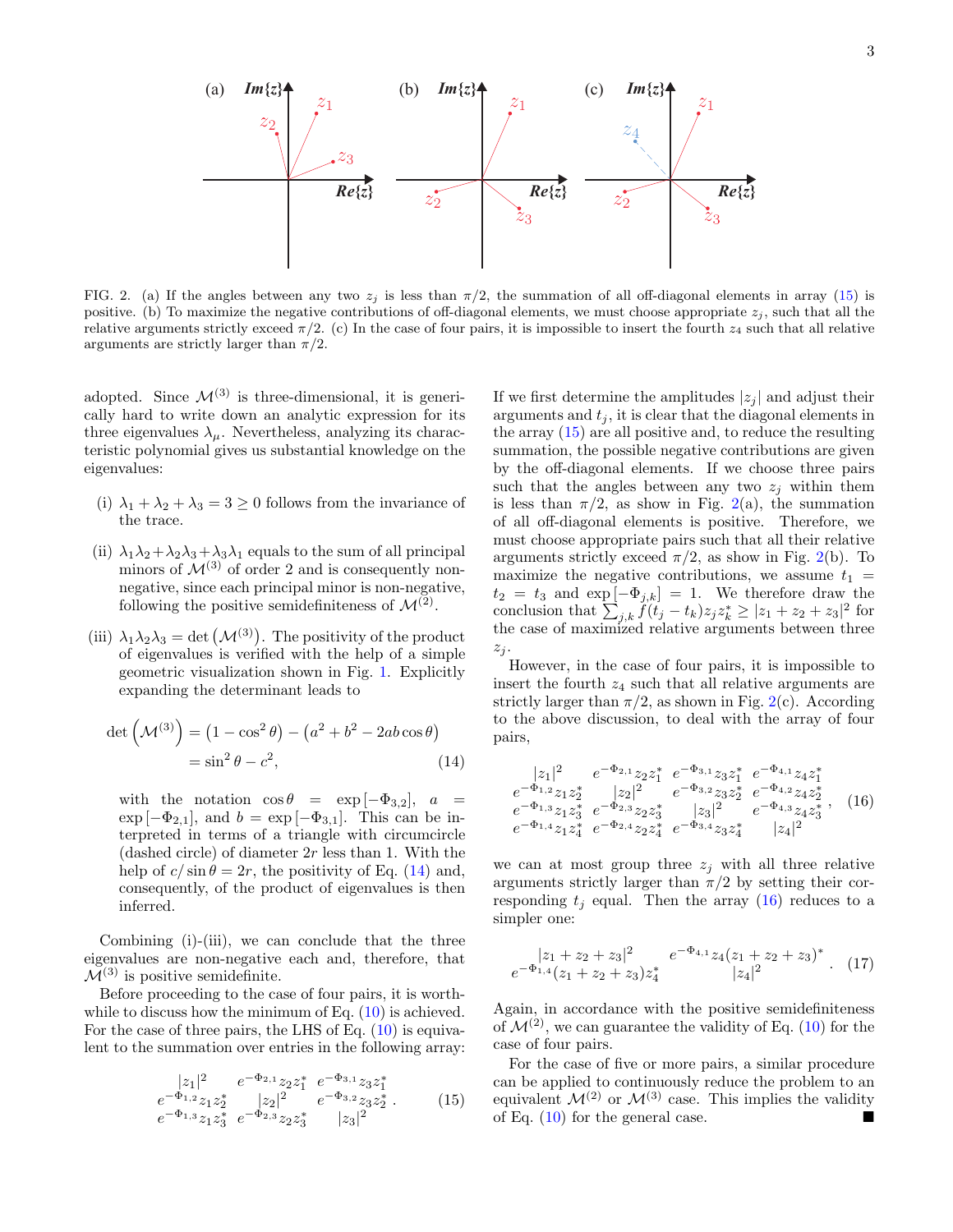Let us remark that the above proof already indicates the general impossibility of a Hamiltonian ensemble description for arbitrary pure dephasing dynamics. Many conclusions in the above proof hold since the phase angle of  $\phi(t)$  is directly proportional to time t. This is particularly manifest in Eq. [\(11\)](#page-1-2). However, this is in general not the case, e.g., in the extended spin-boson model below. We consequently may obtain invalid (or quasi-) distributions in the extended spin-boson model.

## III. EXTENDED SPIN-BOSON MODEL

We proceed with the details of the extended spin-boson model, which consists of two qubits coupled to a common boson environment. The system and the interaction Hamiltonian of the conventional spin-boson model are thus replaced by

$$
\widehat{H}_{\rm S} = \sum_{j=1,2} \frac{\hbar \omega_j}{2} \hat{\sigma}_{z,j},
$$
\n
$$
\widehat{H}_{\rm I} = \sum_{j,\vec{k}} \hat{\sigma}_{z,j} \otimes \hbar (g_{j,\vec{k}} \hat{b}_{\vec{k}}^{\dagger} + g_{j,\vec{k}}^* \hat{b}_{\vec{k}}).
$$
\n(18)

Note that the two qubits do not interact with each other directly. Let us remark that, while we consider two qubits here, our treatment can straightforwardly be generalized to more than two qubits.

Transforming to the interaction picture with respect to  $\hat{H}_{\rm S} + \hat{H}_{\rm E}$ , the total system evolves according to the unitary evolution operator

$$
\widehat{U}^{I}(t) = \mathcal{T} \left\{ \exp \left[ -i \int_{0}^{t} \sum_{\vec{k}} \widehat{Z}_{\vec{k}} \widehat{b}_{\vec{k}}^{\dagger}(\tau) + \widehat{Z}_{\vec{k}}^{\dagger} \widehat{b}_{\vec{k}}(\tau) d\tau \right] \right\},\tag{19}
$$

where  $\mathcal{T}$  is the time-ordering operator,  $Z_{\vec{k}} = \sum_{j=1,2} g_{j,\vec{k}} \hat{\sigma}_{z,j}$ , and  $\hat{b}_{\vec{k}}(t) = e^{-i\omega_{\vec{k}}t} \hat{b}_{\vec{k}}$ , respectively. In the conventional spin-boson model with a single qubit, time-ordering  $\mathcal T$  plays no significant role, since it merely introduces a global phase to the unitary evolution operator. However, this is not the case for extended models with more than one qubit, where one must carefully deal with the effect of time-ordering  $\mathcal T$ . We therefore have

$$
\widehat{U}^{I}(t) = \exp\left[-i\int_{0}^{t} \sum_{\vec{k}} \widehat{Z}_{\vec{k}} e^{i\omega_{\vec{k}}\tau} \widehat{b}_{\vec{k}}^{\dagger} d\tau\right] \times \widehat{\mathcal{A}}(t), \quad (20)
$$

with

$$
\widehat{\mathcal{A}}(t) = \mathcal{T} \left\{ \exp \left[ -i \int_0^t d\tau \left( e^{i \int_0^{\tau} \sum_{\vec{k}} \widehat{Z}_{\vec{k}} \widehat{b}_{\vec{k}}^{\dagger}(s) ds} \right) \right. \right. \right. \times \sum_{\vec{k}} \widehat{Z}_{\vec{k}}^{\dagger} e^{-i \omega_{\vec{k}} \tau} \widehat{b}_{\vec{k}} \left( e^{-i \int_0^{\tau} \sum_{\vec{k}} \widehat{Z}_{\vec{k}} \widehat{b}_{\vec{k}}^{\dagger}(s) ds} \right) \right\}.
$$
\n(21)

By using the prescription  $e^{\beta \hat{b}^{\dagger}} \hat{b} e^{-\beta \hat{b}^{\dagger}} = \hat{b} - \beta$ , the operator  $\widehat{\mathcal{A}}(t)$  can be recast into

$$
\widehat{\mathcal{A}}(t) = \exp\left[-i\int_0^t d\tau \sum_{\vec{k}} \widehat{Z}_{\vec{k}}^{\dagger} e^{-i\omega_{\vec{k}}\tau} \times \left(\widehat{b}_{\vec{k}} - i\int_0^{\tau} \widehat{Z}_{\vec{k}} e^{i\omega_{\vec{k}}s} ds\right)\right]
$$

$$
= \exp\left[-i\int_0^t \sum_{\vec{k}} \widehat{Z}_{\vec{k}}^{\dagger} e^{-i\omega_{\vec{k}}\tau} \widehat{b}_{\vec{k}} d\tau\right] \times \widehat{\mathcal{B}}(t). \quad (22)
$$

with

$$
\widehat{\mathcal{B}}(t) = \exp\left[-\int_0^t \int_0^\tau \sum_{\vec{k}} \widehat{Z}_{\vec{k}} \widehat{Z}_{\vec{k}}^\dagger e^{-i\omega_{\vec{k}}(\tau - s)} ds d\tau\right]. \tag{23}
$$

Given that both  $\widehat{A}$  and  $\widehat{B}$  commute with  $\left[\widehat{A}, \widehat{B}\right]$ , they satisfy  $e^{\widehat{A}}e^{\widehat{B}} = e^{[\widehat{A},\widehat{B}]/2}e^{\widehat{A}+\widehat{B}}$ . Then  $\widehat{U}^{I}(t)$  can easily be calculated:

$$
\hat{U}^{I}(t) = \exp\left[\frac{1}{2}\int_{0}^{t}\int_{0}^{t}\sum_{\vec{k}}\hat{Z}_{\vec{k}}\hat{Z}_{\vec{k}}^{\dagger}e^{i\omega_{\vec{k}}(\tau-s)}dsd\tau\right] \times \exp\left[-i\int_{0}^{t}\sum_{\vec{k}}\hat{Z}_{\vec{k}}\hat{b}_{\vec{k}}^{\dagger}(\tau)+\hat{Z}_{\vec{k}}^{\dagger}\hat{b}_{\vec{k}}(\tau)d\tau\right] \times \hat{B}(t)
$$
\n
$$
= \exp\left[i\sum_{\vec{k}}\hat{Z}_{\vec{k}}\hat{Z}_{\vec{k}}^{\dagger}\left(\frac{\omega_{\vec{k}}t-\sin\omega_{\vec{k}}t}{\omega_{\vec{k}}^{2}}\right)\right] \times \exp\left[\sum_{\vec{k}}\hat{Z}_{\vec{k}}\alpha_{\vec{k}}(t)\hat{b}_{\vec{k}}^{\dagger}-\hat{Z}_{\vec{k}}^{\dagger}\alpha_{\vec{k}}^{*}(t)\hat{b}_{\vec{k}}\right],
$$
\n(24)

where  $\alpha_{\vec{k}}(t) = -i \int_0^t e^{i\omega_{\vec{k}}\tau} d\tau = (1 - e^{i\omega_{\vec{k}}t}) / \omega_{\vec{k}}.$ Assuming the direct-product initial state

$$
\rho_T(0) = \rho_1(0) \otimes \rho_2(0) \otimes \rho_E(0), \tag{25}
$$

the reduced dynamics of qubit-1, which we now consider to be our system, can be obtained by

$$
\rho_1^{\rm I}(t) = \text{Tr}_{2,\rm E} \left[ \widehat{U}^{\rm I}(t) \rho_{\rm T}(0) \widehat{U}^{\rm I\dagger}(t) \right]. \tag{26}
$$

The superscript I reminds that the dynamics is formulated in the interaction picture. One can easily show that the reduced dynamics of each qubit describes pure dephasing. We can thus apply the same method for constructing a Hamiltonian ensemble as for the conventional spin-boson model. We therefore focus on the time evolution of the off-diagonal element of qubit-1, which is written as

$$
\rho_{1,\downarrow\uparrow}^{I}(t) = \rho_{1,\downarrow\uparrow}(0) \left( \rho_{2,\uparrow\uparrow}(0) \phi^{(X)}(t) + \rho_{2,\downarrow\downarrow}(0) \phi^{(X)*}(t) \right), \tag{27}
$$